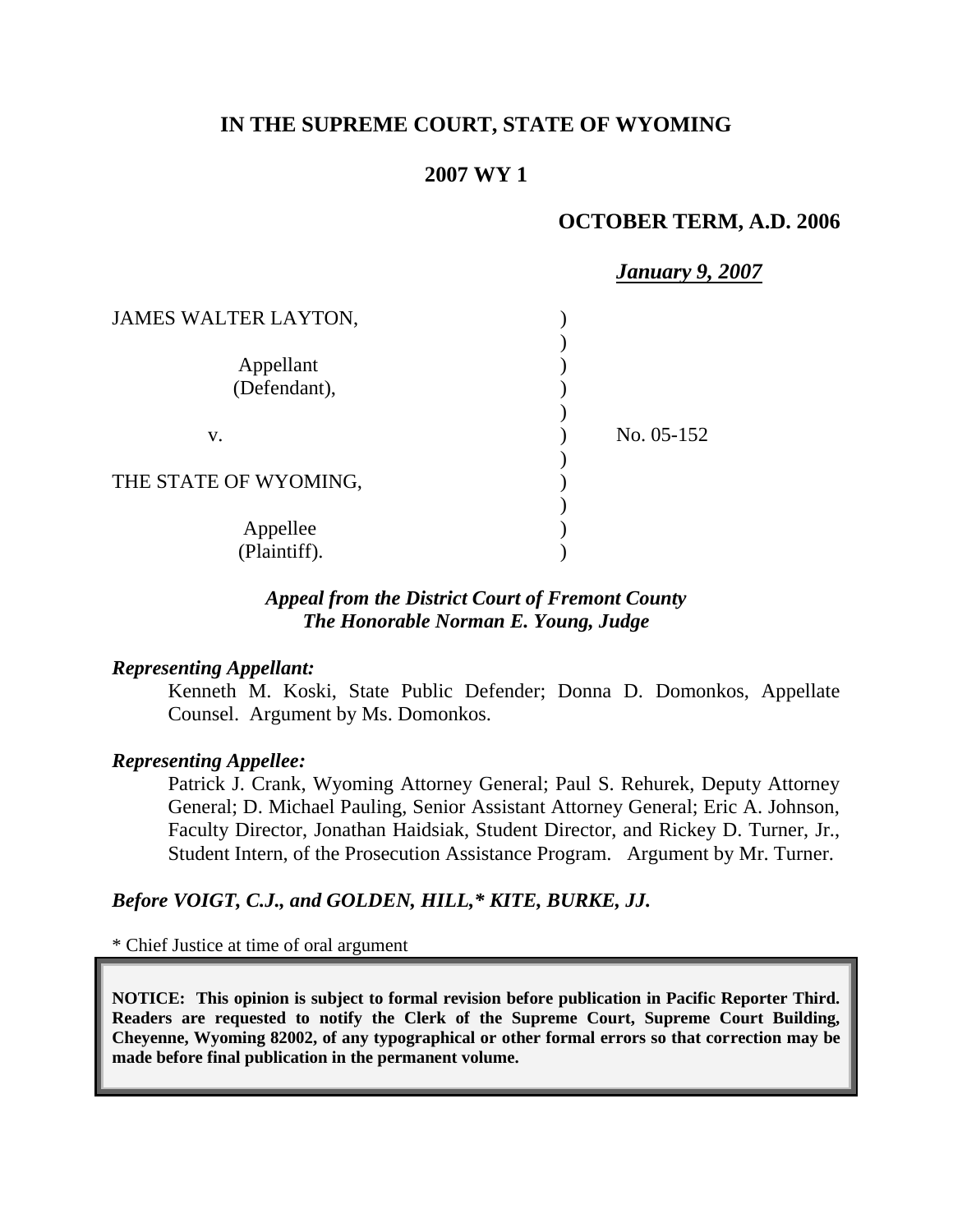**GOLDEN**, Justice.

l

[¶1] Appellant James Walter Layton appeals from the judgment and sentence entered after a jury found him guilty of five felonies. Layton seeks to have his convictions reversed based on a claimed violation of the Interstate Agreement on Detainers. Layton also challenges the validity of the district court's order requiring him to pay restitution for a stolen jeep and the personal property that was inside the jeep. We affirm.

### **ISSUES**

[¶2] Layton presents the following issues for our review:

I. Whether all charges should have been dismissed under the Interstate Agreement on Detainers.

II. Whether the district court erroneously ordered restitution for the stolen vehicle which was recovered and the items within the vehicle which Appellant was never charged, nor admitted to, stealing.

## **FACTS**

[¶3] Around midnight on August 11, 2003, Highway Patrol Trooper Theodore Bair encountered Layton at Fremont Toyota in Lander, Wyoming, as Layton was trying to steal a Pontiac Firebird. The two men fought as Trooper Bair tried to apprehend Layton, but Layton managed to escape and flee. Layton then stole a Jeep Grand Cherokee that was parked in front of a nearby trailer house and drove it to Davenport, Iowa, where he disposed of the vehicle.

[¶4] On August 25, 2003, the State of Wyoming charged Layton with four felonies arising out of the incident at Fremont Toyota: (1) burglary based on Layton's unlawful entry into the Pontiac Firebird with the intent to commit a larceny, a violation of Wyo. Stat. Ann. § 6-3-301(a) and (b) (LexisNexis 2005); (2) attempted larceny of the Pontiac Firebird, a violation of Wyo. Stat. Ann. § 6-3-402(a) and (c)(i) (LexisNexis 2003);<sup>1</sup> (3) property destruction based on Layton's breaking of one of the Firebird's windows in order to gain entrance into the vehicle and steal it, a violation of Wyo. Stat. Ann. § 6-3- 201(a) and (b)(iii) (LexisNexis 2003); and (4) attempted first degree murder of Trooper Bair, a violation of Wyo. Stat. Ann. §§ 6-2-101(a), 6-1-301 and 6-1-304 (LexisNexis

<sup>&</sup>lt;sup>1</sup> In some instances, we refer to the 2003 version of the applicable statutes because the statutes were amended in 2004.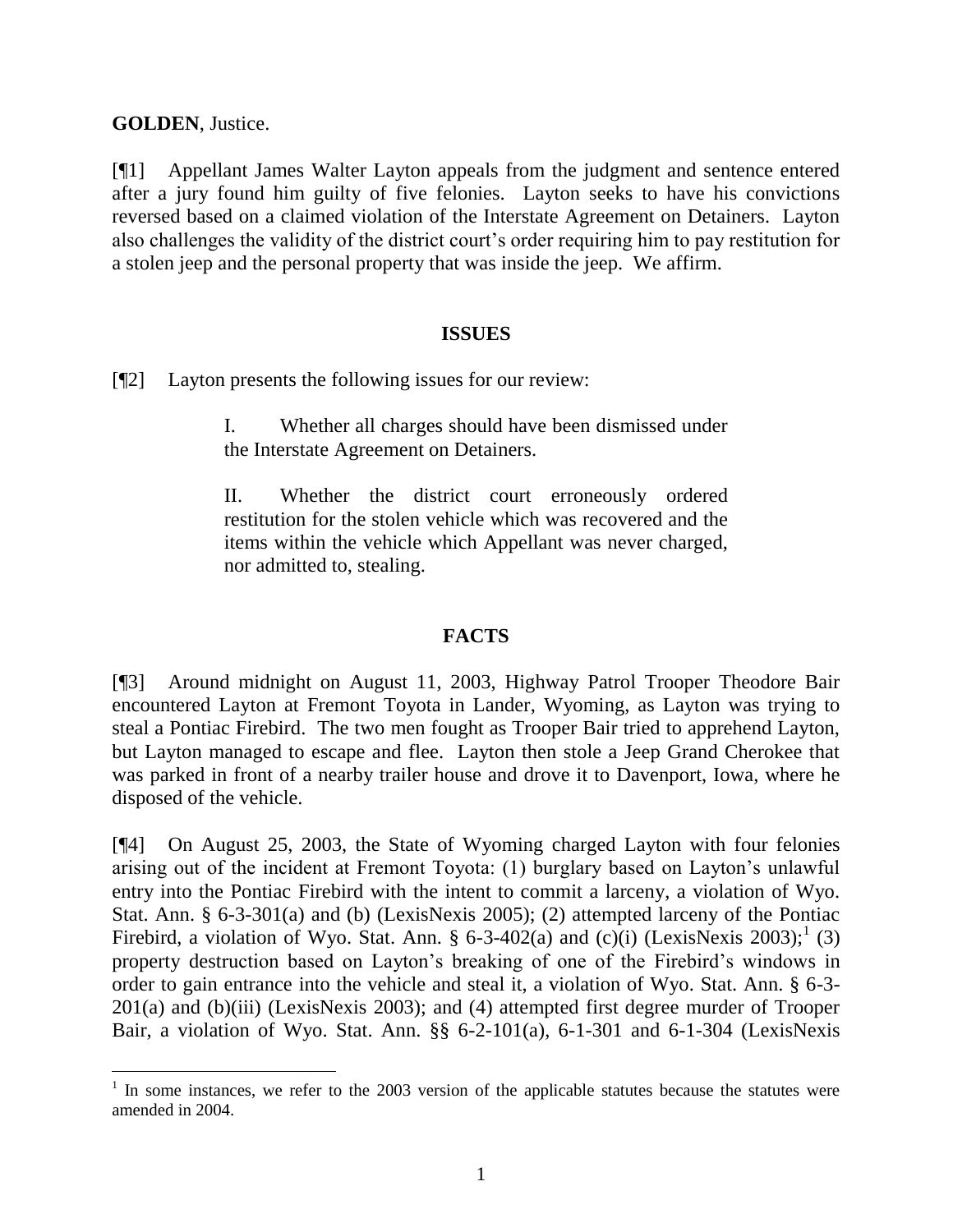2005). The murder charge was accompanied by a habitual criminal enhancement pursuant to Wyo. Stat. Ann.  $\S 6-10-201(a)(ii)$  and  $(b)(ii)$  (LexisNexis 2005).

[¶5] By the time the State located Layton he was serving a prison sentence in an  $O$ regon penitentiary. The State filed a detainer<sup>2</sup> against him for the pending criminal charges. Layton eventually requested final disposition of the Wyoming charges under Article III(a) of the Interstate Agreement on Detainers ("IAD"). On January 14, 2004, the State accepted temporary custody of Layton under the IAD for the purpose of prosecuting him on the pending charges.

[ $[$ ] Before a preliminary hearing was held on the charges,<sup>3</sup> the State filed an amended information that contained eight criminal charges. The amended information enhanced the original burglary count to aggravated burglary as defined by Wyo. Stat. Ann. § 6-3-  $301(c)(ii)$  (LexisNexis 2005) (Count 1), and included the felony larceny and felony property destruction counts that were contained in the original information (Counts 2 and 3). It also charged Layton with five additional counts: robbery based on the attempted larceny of the Firebird and the bodily injuries inflicted on Trooper Bair (Count 4), a violation of Wyo. Stat. Ann. § 6-2-401(a)(i) and (b) (LexisNexis 2005); attempted interference with a peace officer based on Layton's efforts to take Trooper Bair's firearm during their fight (Count 5), a violation of Wyo. Stat. Ann. §§ 6-1-301 and 6-5-204(c) (LexisNexis 2005); burglary based on Layton's unlawful entry into the Jeep Cherokee with the intent to steal the vehicle (Count 6), a violation of Wyo. Stat. Ann. § 6-3-301(a) and (b) (LexisNexis 2005); felony larceny for the theft of the Jeep Cherokee (Count 7), a violation of Wyo. Stat. Ann. § 6-3-402(a) and (c)(i) (LexisNexis 2003); and wrongful taking or disposing of property based on Layton's disposing of the Jeep in Iowa (Count 8), a violation of Wyo. Stat. Ann. § 6-3-403(a)(i) (LexisNexis 2003). The charges of aggravated burglary and robbery (Counts 1 and 4) were accompanied by a habitual criminal enhancement under Wyo. Stat. Ann. § 6-10-201(a)(ii) and (b)(ii) (LexisNexis 2005). Layton ultimately waived his preliminary hearing on the charges and was bound over to district court. Layton appeared for arraignment on May 26, 2004, and the district court set his trial date for October 12, 2004.

[¶7] On September 9, 2004, Layton filed a motion to dismiss the criminal charges with prejudice, claiming a violation of his speedy trial and due process rights under the IAD. After a hearing on the motion, the district court dismissed with prejudice Counts 1, 2, and 3 of the amended information because of a violation of the 180-day speedy trial

 $2^2$  A detainer is "a notification filed with the institution in which a prisoner is serving a sentence, advising that he is wanted to face pending criminal charges in another jurisdiction." *Odhinn v. State*, 2003 WY 169, ¶ 4 n.1, 82 P.3d 715, 717 n.1 (Wyo. 2003) (quoting *Cuyler v. Adams*, 449 U.S. 433, 101 S.Ct. 703, 66 L.Ed.2d 641 (1981)) (quotation marks omitted).

<sup>&</sup>lt;sup>3</sup> The circuit court granted three continuances of the preliminary hearing at Layton's request.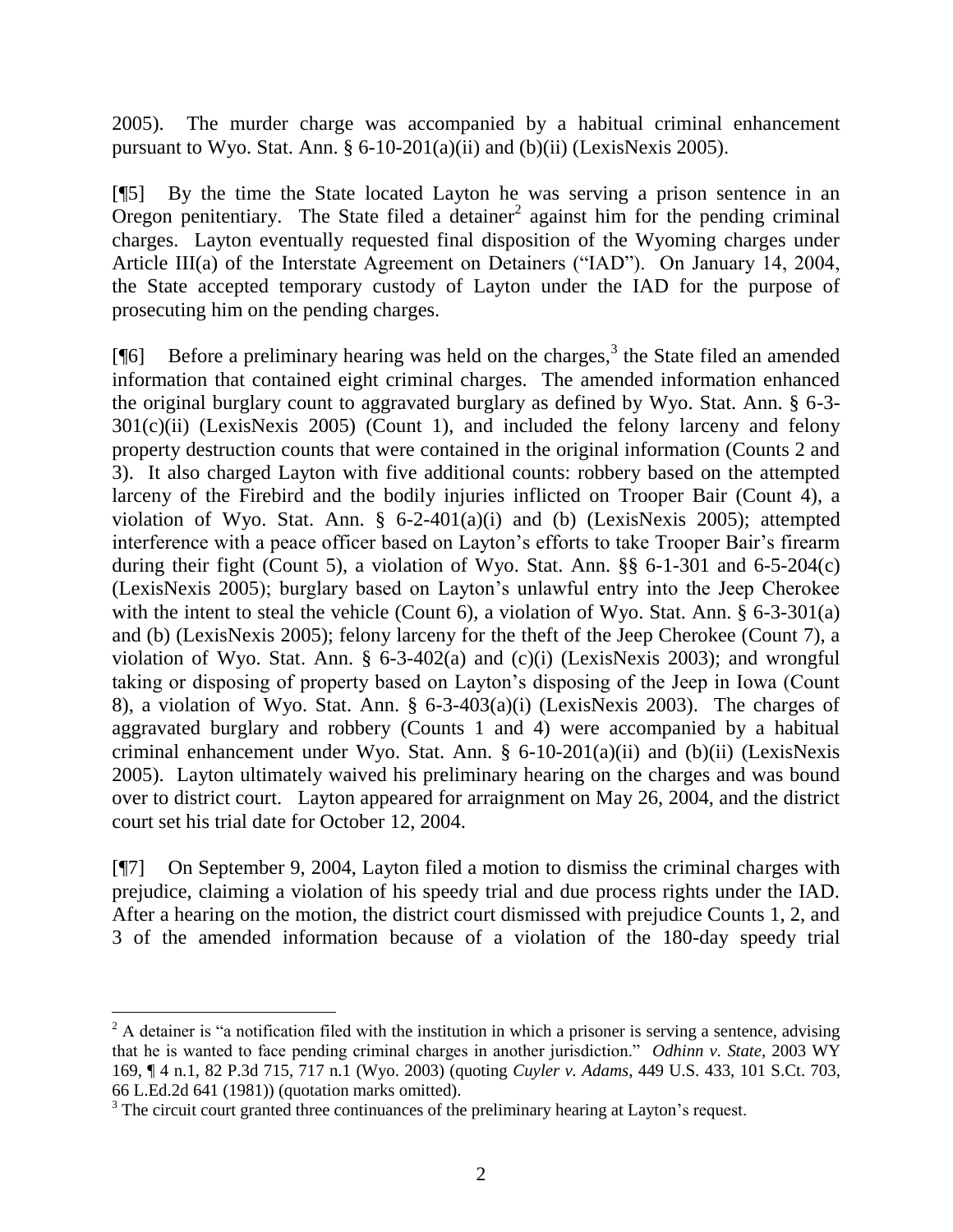requirement of the IAD but declined to dismiss the remaining counts.<sup>4</sup> In its ruling, the district court drew a distinction between the charges upon which the State's detainer was lodged and for which Layton was returned to Wyoming to stand trial (Counts 1 through 3, hereinafter "detainer charges") and those which were not the subject of that detainer (Counts 4 through 8, hereinafter "non-detainer charges").<sup>5</sup> Relying on *United States v.* Sanders, 669 F.2d 609 (9<sup>th</sup> Cir. 1982), and *Espinoza v. State*, 949 S.W.2d 10 (Tex. App. Ct. 1997), the district court ruled that the 180-day time limit imposed by the IAD was inapplicable to the non-detainer charges.

[¶8] Layton's trial commenced as scheduled on October 12, 2004. After a two-day trial, the jury found Layton guilty on all five counts.<sup>6</sup> The district court sentenced Layton to a combined prison term of not less than twenty-two and one-half (22½) years and not more than twenty-five (25) years, to be served consecutive to his Oregon sentence, and ordered him to pay restitution in the amount of \$24,902.80. This appeal followed.

# **DISCUSSION**

## *Interstate Agreement on Detainers*

[¶9] Layton claims the district court erred in holding that the 180-day time limit provided by Article III of the IAD was not applicable to the non-detainer charges, Counts 4 through 8. Layton contends that the provision applies to those offenses because they arose out of the same criminal transaction as the original criminal charges referenced by the State's detainer.<sup>7</sup> In this regard, Layton places significance on the fact that both the detainer and non-detainer charges were incorporated in the same charging document. Layton's claim is best described as an argument for a generous interpretation of the 180 day rule and the dismissal provision of the IAD. We reject Layton's argument.

[¶10] The question whether the district court erred in its determination that the IAD does not apply to the non-detainer charges is a question of statutory construction, which we review *de novo*. *Odhinn v. State*, 2003 WY 169, ¶ 13, 82 P.3d 715, 719 (Wyo. 2003). We recently stated:

 $4$  The court determined that Layton had been in custody for 254 days and found no basis for tolling enough time to reduce the period back to 180 days.

 $5$  The district court found that Counts 1 through 3 were derived from, if not identical to, three of the charges included in the original information, and that Counts 4-8 were entirely new and distinct charges.

 $6$  The State dismissed the habitual criminal enhancements on Counts 1 and 4 after the jury returned its verdict.

 $7$  Layton also claims that the non-detainer offenses are the same as those dismissed by the district court pursuant to the IAD. Layton, however, provides no legal analysis to support this claim. Consequently, we will not consider it further. *See Marshall v. State*, 2005 WY 164, ¶ 12, 125 P.3d 269, 274 (Wyo. 2005) (this Court will not consider claims unsupported by cogent argument and citation to legal authority).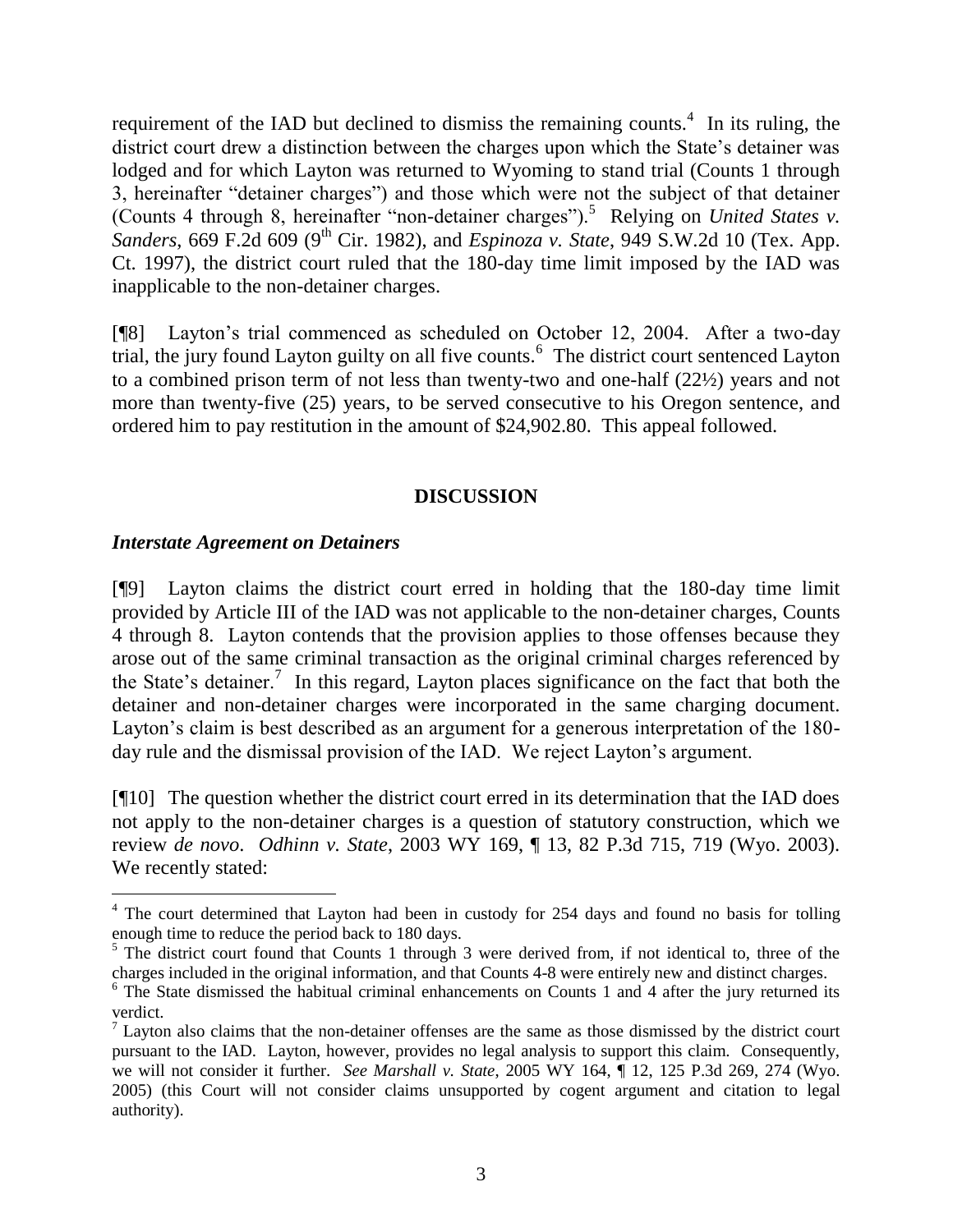In construing statutes, our aim is to effectuate legislative intent. *Director of Office of State Lands & Investments v. Merbanco, Inc.*, 2003 WY 73, 70 P.3d 241 (Wyo. 2003). If the language is sufficiently clear, we do not resort to rules of construction. *Id*. We apply our general rule that we look to the ordinary and obvious meaning of a statute when the language is unambiguous. *Id*. We also construe a statute so as to give effect to all of its provisions. *Id*.

*Odhinn*, ¶ 14, 82 P.3d at 719.

[¶11] The IAD is a congressionally sanctioned compact among forty-eight states. *Id*., ¶ 17, 82 P.3d at 720 (citing *Alabama v. Bozeman*, 533 U.S. 146, 148, 121 S.Ct. 2079, 150 L.Ed.2d 188 (2001)). The IAD provides an expeditious, simplified method of orderly disposition of charges pending in one state against a person imprisoned in another state. *Id*. Wyoming's version of the IAD is contained in Wyo. Stat. Ann. § 7-15-101 (LexisNexis 2005), and states in relevant part:

#### Article III

(a) Whenever a person has entered upon a term of imprisonment in a penal or correctional institution of a party state, and whenever during the continuance of the term of imprisonment there is pending in any other party state any untried indictment, information or complaint on the basis of which a detainer has been lodged against the prisoner, he shall be brought to trial at the next term of court<sup>[8]</sup> after he shall have caused to be delivered to the prosecuting officer and the appropriate court of the prosecuting officer's jurisdiction written notice of the place of his imprisonment and his request for a final disposition to be made of the indictment, information or complaint; provided that for good cause shown in open court, the prisoner or his counsel being present, the court having jurisdiction of the matter may grant any necessary or reasonable continuance. . . .

\* \* \* \*

l

(d) Any request for final disposition made by a prisoner pursuant to paragraph (a) hereof shall operate as a

<sup>&</sup>lt;sup>8</sup> Although the statute states that final disposition is required "at the next term of court," this Court applies the federal requirement of 180 days. *Odhinn*, ¶ 19, 82 P.3d at 721.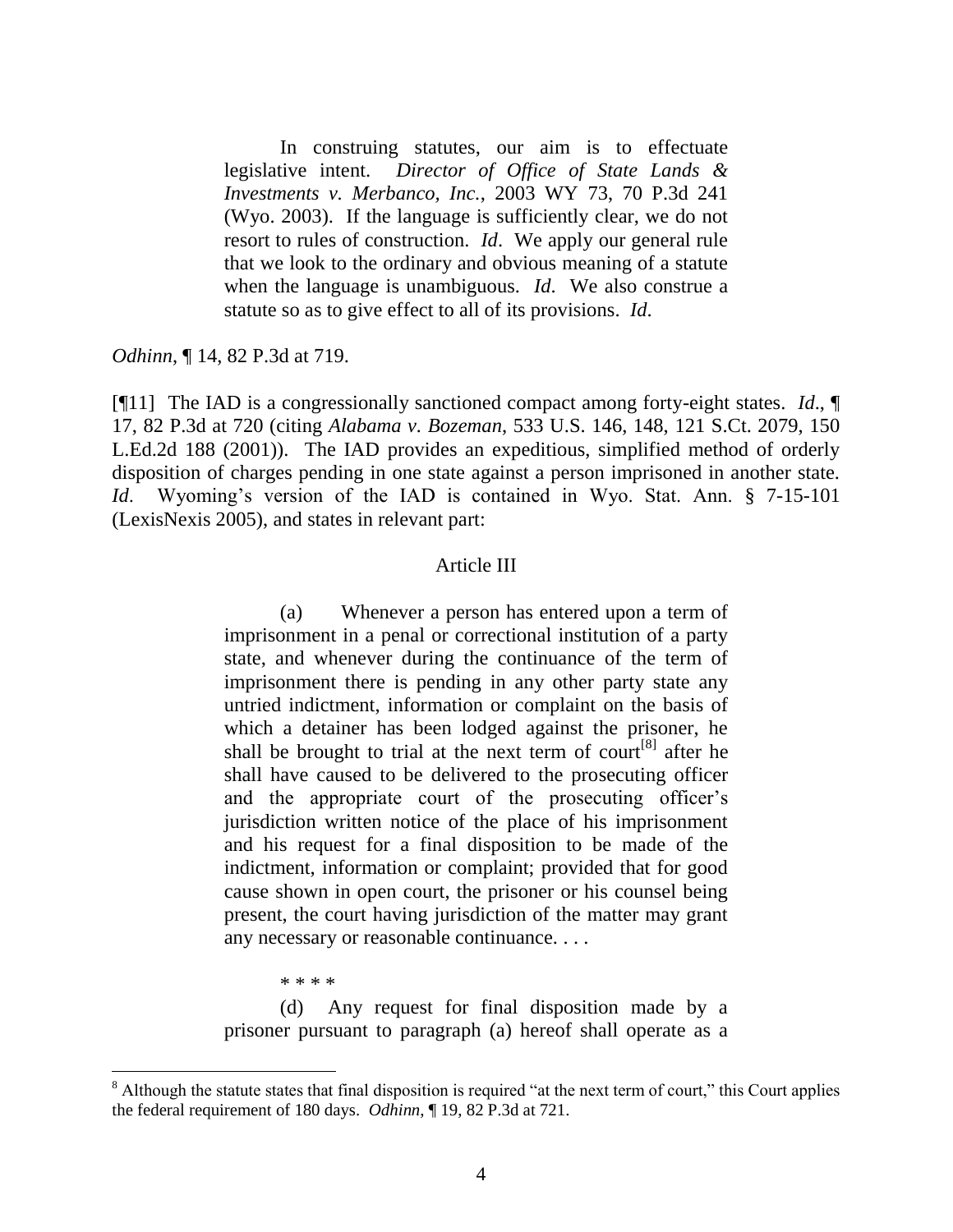request for final disposition of all untried indictments, informations or complaints on the basis of which detainers have been lodged against the prisoner from the state to whose prosecuting official the request for final disposition is specifically directed. . . .

\* \* \* \*

### Article V

\* \* \* \*

 $(c)$ ... [I]n the event that an action on the indictment, information or complaint on the basis of which the detainer has been lodged is not brought to trial within the periods provided by this act, the appropriate court of the jurisdiction where the indictment, information or complaint has been pending shall enter an order dismissing the same with prejudice, and any detainer based thereon shall cease to be of any force or effect.

(d) The temporary custody referred to in this agreement shall be only for the purpose of permitting prosecution on the charge or charges contained in one (1) or more untried indictments, informations or complaints which form the basis of the detainer or detainers or for prosecution on any other charge or charges arising out of the same transaction.

[¶12] It is clear from the language of § 7-15-101 that its speedy trial provisions apply exclusively to "untried indictments, informations or complaints *on the basis of which detainers have been lodged against the prisoner.*" By its terms, the 180-day time period, and thus the dismissal requirement, is limited to pending charges upon which the detainer is based. There is nothing in the language of § 7-15-101 which mandates dismissal of non-detainer charges after 180 days, including those charges arising out of the same criminal transaction as the charges forming the basis for the detainer. Our review of § 7- 15-101, coupled with decisions from other courts interpreting similar IAD provisions, convinces us that neither the 180-day time period in Article III(a) nor the dismissal provision in Article V(c) applies to non-detainer same transaction offenses, as Layton claims. *See United States v. Sanders*, 669 F.2d 609, 610 (9th Cir. 1982) (180-day time limit of IAD applies only to charges pending at the time the detainer is filed); *Morrison v. State*, 611 S.E.2d 720, 723-24 (Ga. App. 2005) (speedy trial provision of IAD inapplicable to non-detainer charges); *State v. Taylor*, 776 A.2d 1154, 1174-75 (Conn.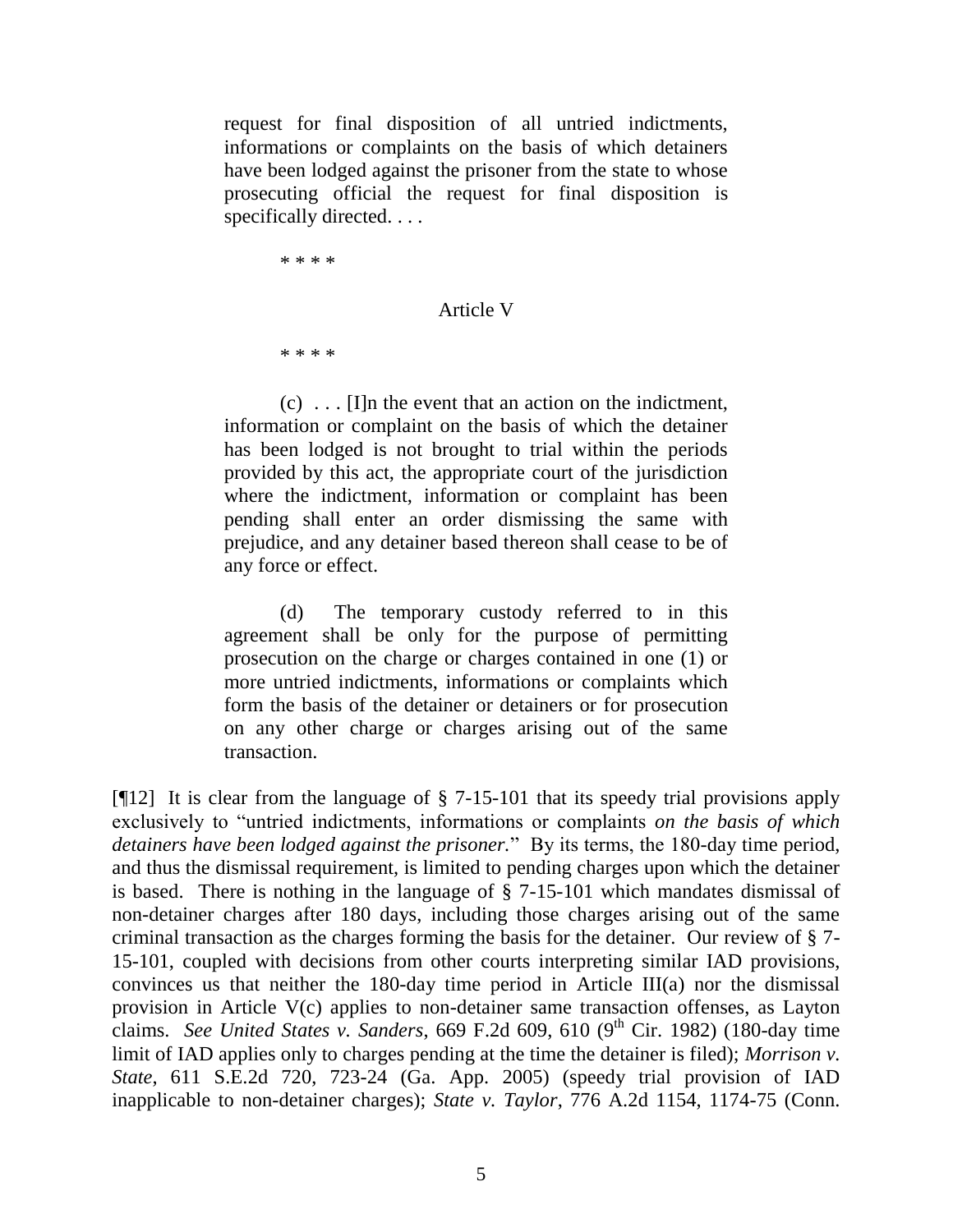2001) (IAD not applicable to non-detainer charges); *State v. Crawford*, 737 A.2d 366, 368-69 (Vt. 1999) (IAD does not preclude prosecution for non-detainer charges arising out of the same criminal conduct); *People v. Newton*, 764 P.2d 1182, 1189-90 (Colo. 1998) (speedy trial provision of IAD does not require dismissal of non-detainer charges); *Espinoza v. State*, 949 S.W.2d 10, 12-13 (Tex. App. 1997) (neither 180-day rule nor dismissal provision of IAD applies to non-detainer same transaction charges); *Commonwealth v. Boyd*, 679 A.2d 1284, 1288-89 (Pa. 1996) (non-detainer charges not subject to dismissal under 180-day rule of IAD).

[¶13] In this case, the detainer lodged against Layton concerned the offenses charged in the original felony information and retained in the amended information. The charges upon which Layton was ultimately convicted, Counts 4 through 8, were filed after he requested final disposition of the initial charges under Article III(a) and was transferred to Wyoming to stand trial.<sup>9</sup> Since Counts 4 through 8 were not charges which "formed the basis for the detainer," the 180-day time limit of the Article III(a) was not implicated. Consequently, the district court did not err in refusing to dismiss those charges.

# *Restitution*

 $\overline{a}$ 

[¶14] The district court ordered Layton to pay \$24,902.80 in restitution, which included \$22,477.00 to the owner's insurance company for the stolen Jeep Grand Cherokee and \$395.00 to the owner for the personal items that were inside the Jeep at the time it was stolen. Layton attacks the district court's restitution order on two grounds. First, Layton argues that the district court erred in requiring him to pay the full amount of the loss incurred by the insurance company because the insurance company sold the Jeep for salvage value after recovering the vehicle in Iowa.<sup>10</sup> Layton contends that the restitution order should be reduced by the salvage amount received by the insurance company. Second, Layton argues that the district court erred in ordering him to pay restitution for the personal items inside the Jeep. Relying on *Van Riper v. State*, 999 P.2d 646 (Wyo. 2000), Layton contends that the district court had no authority to award restitution for the personal items because he neither admitted to nor was found guilty of stealing those items.

<sup>&</sup>lt;sup>9</sup> We find no significance in the fact that both the new and the old charges were incorporated in the same charging document, rather than separate documents.

<sup>&</sup>lt;sup>10</sup> The insurance company paid  $\overline{\$3,592.78\}$  to the owner and  $\overline{\$18,884.22\}$  to the owner's bank to cover the balance of the loan on the Jeep. The district court's oral pronouncement at sentencing is somewhat ambiguous as to whether the owner or the insurance company should be reimbursed. However, the judgment and sentence specified that Layton was to reimburse the insurance company for its loss. On appeal, Layton does not contest the amount paid by the insurance company nor does he question the insurance company's status as a "victim" for purposes of the restitution award. *See* Wyo. Stat. Ann. § 7- 9-101(a)(v) (LexisNexis 2005).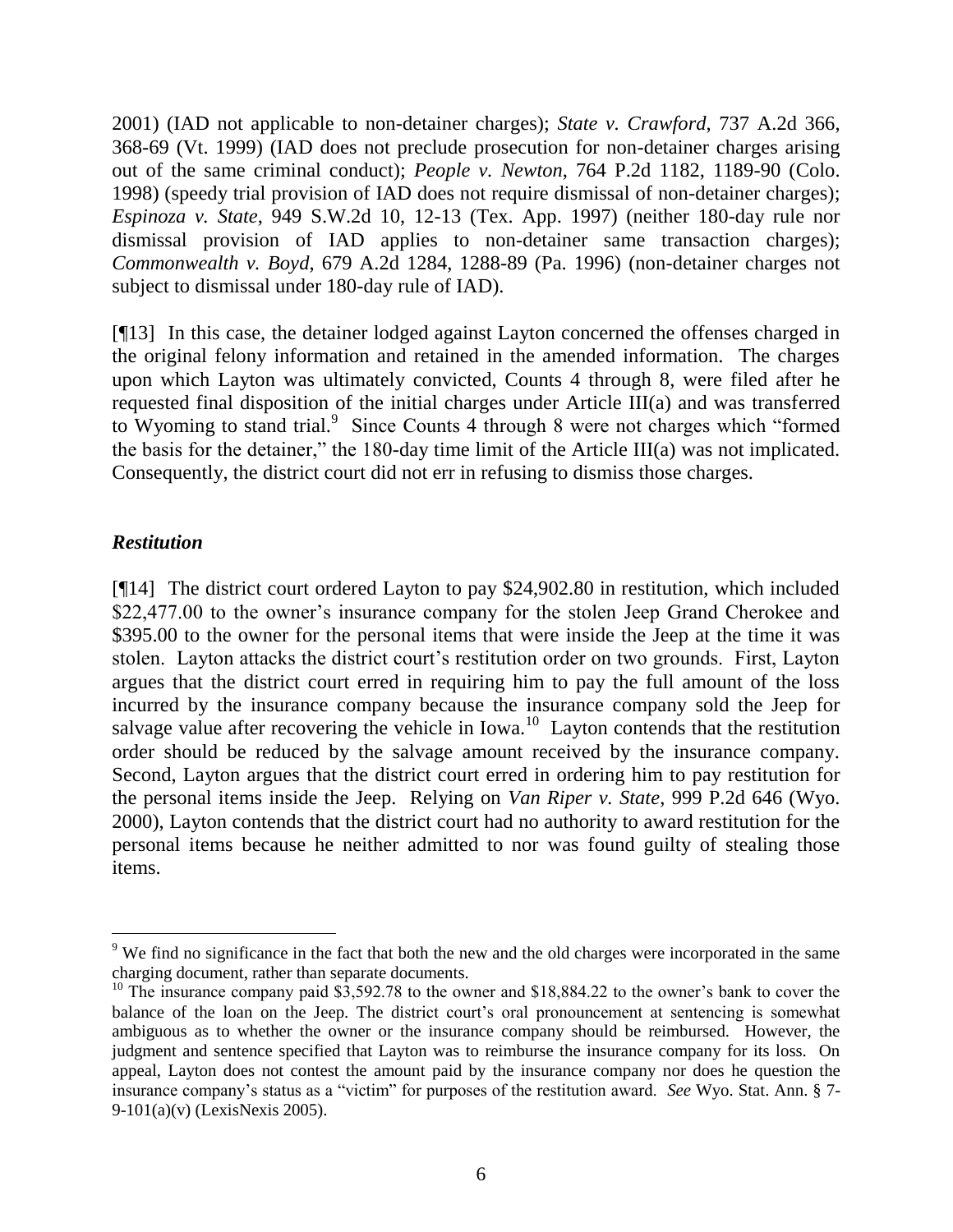[¶15] Layton's first argument concerns a factual challenge to the total amount of restitution awarded on the Jeep. Layton did not challenge the factual basis for the restitution order in the district court and, consequently, we will review his claim only for plain error. *Penner v. State*, 2003 WY 143, ¶ 7, 78 P.3d 1045, 1048 (Wyo. 2003). Plain error exists when the record clearly shows an error that transgressed a clear and unequivocal rule of law in an obvious way resulting in a denial of a substantial right and material prejudice. *Nixon v. State*, 4 P.3d 864, 871 (Wyo. 2000); *Merkison v. State*, 996 P.2d 1138, 1142 (Wyo. 2000). Layton's second argument involves the district court's authority to make an award of restitution. This claim presents a question of law, which we review *de novo*. *Penner*, ¶ 7, 78 P.3d at 1048; *Merkison*, 996 P.2d at 1141.

[¶16] Layton's complaint regarding the amount of restitution awarded on the Jeep turns on whether the insurance company actually sold the vehicle at salvage value. The only reference in the record to such a sale, upon which Layton's entire claim is based, is an offhand remark by the vehicle's owner during her trial testimony. During direct examination, the prosecutor asked the victim, "So what happened with your Jeep?" The victim answered, "to my knowledge, they have since probably sold it for salvage value." In our view, the victim's answer is, at best, mere speculation as to what happened to the Jeep after it was found in Iowa. There is no clear evidence in the record that the insurance company in fact sold the Jeep for salvage value. Consequently, we have no evidentiary basis upon which we can conclude that the district court's restitution order is erroneous as a matter of law.

[¶17] We also find no merit in Layton's contention that the district court exceeded its authority in ordering restitution for the personal items in the Jeep. A trial court's authority to order restitution from a criminal defendant is detailed by Wyo. Stat. Ann. § 7-9-103 (LexisNexis 2005), which reads in relevant part:

> (b) In every case in which a claim for restitution is submitted, the court shall fix a reasonable amount as restitution owed to each victim for actual pecuniary damage resulting from the defendant's criminal activity, and shall include its determination of the pecuniary damage as a special finding in the judgment and conviction . . . .

"Criminal activity" is defined as "any crime for which there is a . . . verdict of guilty upon which a judgment of conviction may be rendered and includes any other crime which is admitted by the defendant, whether or not prosecuted." Wyo. Stat. Ann. § 7-9- 101(a)(i) (LexisNexis 2005).

[¶18] In *Van Riper*, we reversed a restitution award arising out of criminal activity for which the defendant neither admitted nor was convicted. In that case, Van Riper was charged with one count of escape from official detention, four counts of burglary, three